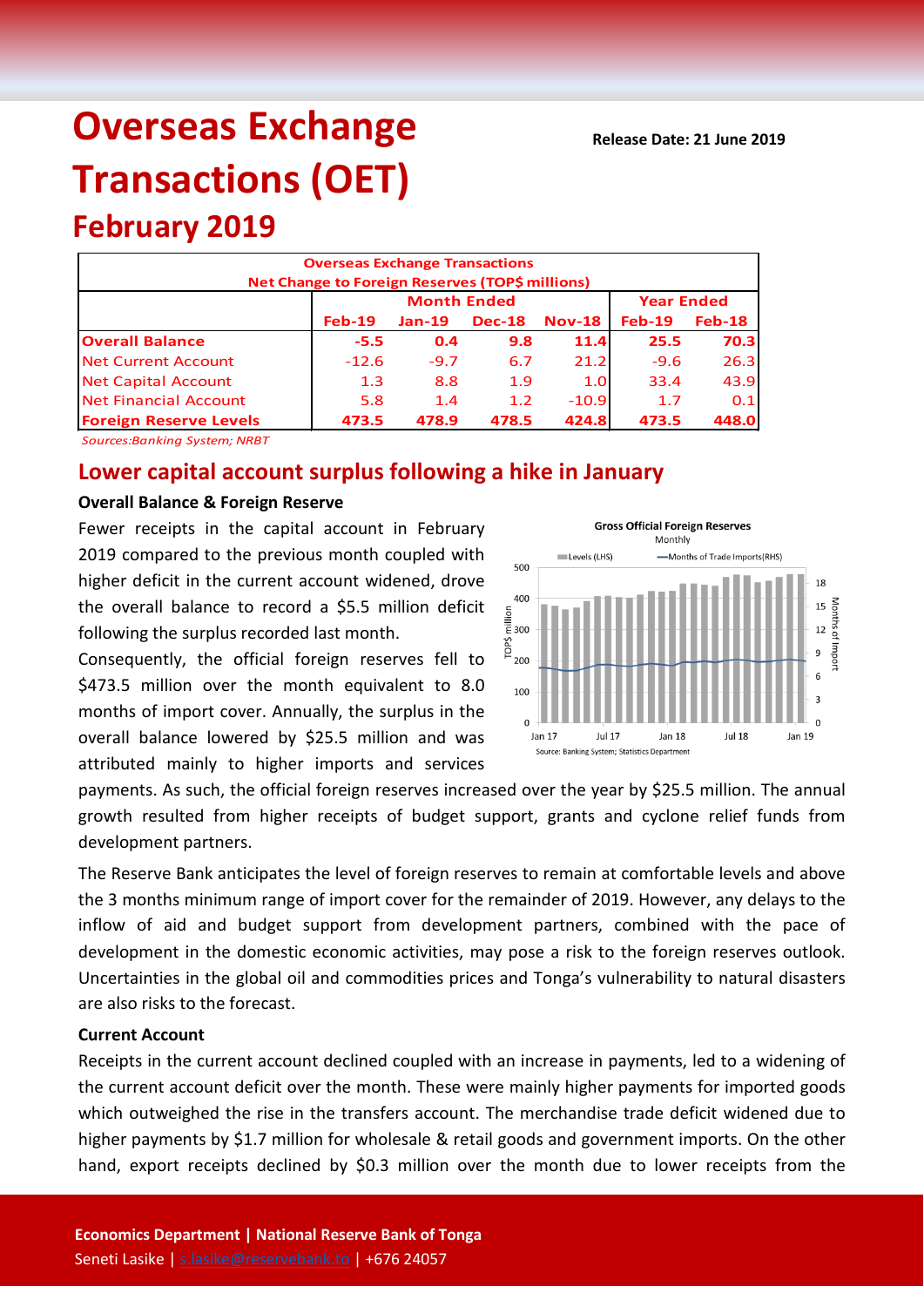agricultural sector. Although both payments and receipts to the services accounts declined in February, the higher payments compared to receipts led to a deficit in the account compared to a surplus in the previous month. Movements in the income account were similar to that of January with both payments and receipts remaining at the same amount and the net surplus remained at \$1.5 million. The surplus on the transfers account increased by \$2.5 million over the month due to higher receipts coupled with lower payments. More specifically, official receipts rose by \$1.6 million mainly for the purposes of government budget support and funded projects from development partners. Receipts for donations and projects to non-profit organizations also increased by \$1.0 million. However, lower private transfers resulted from lower remittances for family support over the month.

| <b>Current Account (TOP\$ millions)</b> |                    |          |               |          |                   |               |  |  |
|-----------------------------------------|--------------------|----------|---------------|----------|-------------------|---------------|--|--|
|                                         | <b>Month Ended</b> |          |               |          | <b>Year Ended</b> |               |  |  |
|                                         | $Feb-19$           | $Jan-19$ | <b>Dec-18</b> | $Nov-18$ | <b>Feb-19</b>     | <b>Feb-18</b> |  |  |
| INet Current Account                    | $-12.6$            | $-9.7$   | 6.7           | 21.2     | $-9.6$            | 26.3          |  |  |
| Merchandise Trade                       | $-34.3$            | $-32.3$  | $-31.8$       | $-33.6$  | $-420.4$          | $-382.4$      |  |  |
| Services                                | $-2.3$             | 1.1      | 3.5           | 4.2      | 11.0              | 50.3          |  |  |
| Income                                  | 1.5                | 1.5      | 1.6           | 1.2      | 7.7               | $-16.8$       |  |  |
| Transfers                               | 22.6               | 20.0     | 33.5          | 49.4     | 392.1             | 375.2         |  |  |

*Sources: Banking System;NRBT*

In year ended terms, the current account balance recorded a \$9.6 million deficit compared to a surplus in the previous year. More specifically, the merchandise trade deficit and higher services payments have outweighed the rise in income and transfers receipts. Import payments increased by \$38.0 million due to higher payments for wholesale & retail, oil, government imports and motor vehicles. Higher service payments were noted for freight, travel related, professional services and maintenance & repair. Net income rose to a \$7.7 million surplus compared to a deficit recorded in the previous year. This was attributed to higher income receipts over the year whilst income payments declined. Additionally, receipts for compensation of employees also increased by \$5.2 million which includes wages paid under the Recognized Seasonal Employee and other jobs. The transfers account was higher by \$17.0 million due to higher transfer receipts which was greater than the rise in transfer payments. Private transfer receipts rose by \$9.2 million due to higher remittances for family support from abroad. Official transfer receipts increased by \$8.7 million particularly for government projects, aid, and budget support funds. Receipts by non-profit organizations also contributed to the yearly surplus and rose by \$5.3 million.

#### **Capital Account**

| Capital Account (TOP\$ millions) |          |                    |                   |               |               |        |  |  |
|----------------------------------|----------|--------------------|-------------------|---------------|---------------|--------|--|--|
|                                  |          | <b>Month Ended</b> | <b>Year Ended</b> |               |               |        |  |  |
|                                  | $Feb-19$ | Jan-19             | <b>Dec-18</b>     | <b>Nov-18</b> | <b>Feb-19</b> | Feb-18 |  |  |
| <b>Net Capital Account</b>       | 1.3      | 8.8                | 1.9               | 1.0           | 33.4          | 43.9   |  |  |
| Official                         | 0.7      | 0.3                | 1.2               | 0.0           | 14.7          | 16.3   |  |  |
| Private                          | 0.6      | 8.5                | 0.7               | 1.0           | 18.6          | 27.5   |  |  |

*Sources: Banking System;NRBT*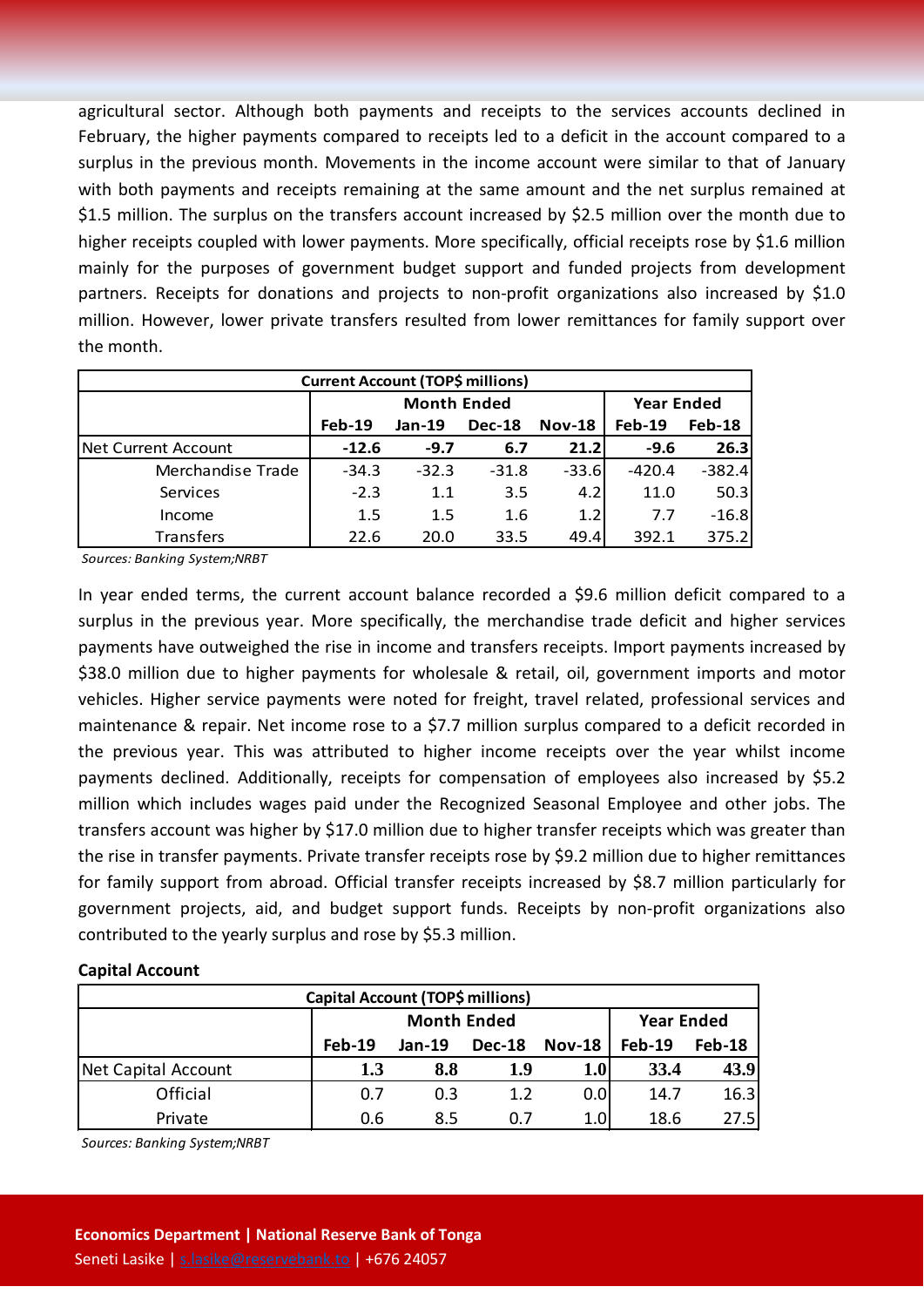The surplus in the capital account fell by \$7.5 million over the month following the significant rise in capital account receipts in January 2019 which was for construction project in the agricultural sector. This was driven solely by the \$7.9 million decline in the surplus of the private capital account offsetting the \$0.4 million increase in the surplus from the official capital account. These receipts are mainly for investment projects and capital expenditures. Both official capital and private capital transfer accounts recorded no payments during the month.

Additionally, the capital account surplus also lowered over the year by \$10.5 million due to lower receipts from both private and official capital receipts. Private receipts and grants for investment projects and capital expenditures declined by \$10.8 million driving the yearly fall. The official capital transfer receipts also recorded a \$2.0 million fall. Despite on-going project works funded by multinational donors, the decline over the year could reflect a delay in the implementation of the projects and other budget support receipts.

#### **Financial Account**

| Financial Account (TOP\$ millions) |          |                    |                   |                  |          |         |  |  |
|------------------------------------|----------|--------------------|-------------------|------------------|----------|---------|--|--|
|                                    |          | <b>Month Ended</b> | <b>Year Ended</b> |                  |          |         |  |  |
|                                    | $Feb-19$ | $Jan-19$           | <b>Dec-18</b>     | <b>Nov-18</b>    | $Feb-19$ | Feb-18  |  |  |
| <b>Net Financial Account</b>       | 5.8      | 1.4                | 1.2               | $-10.9$          | 1.7      | 0.1     |  |  |
| Direct Investment                  | 0.0      | 0.1                | 0.0               | $-0.1$           | $-0.5$   | $-11.5$ |  |  |
| Portfolio Investment               | 0.0      | 0.0                | 0.0               | 0.0 <sub>l</sub> | 0.1      | 0.0     |  |  |
| Other Investment                   | 5.7      | 1.3                | 1.2               | $-10.8$          | 2.0      | 11.6    |  |  |

*Note: The Net Financial Account figures incorporate also the net reconcilliation items which is not reflected in the table below Sources: Banking System;NRBT*

The surplus in the financial account increased over the month as a result of higher transfers by foreign commercial banks to their accounts in Tonga for payments to customers. Over the year, the financial account surplus rose by \$1.6 million due to higher inter-bank payments which was sufficiently covered by interbank receipts. This was also supported by the lower deficit in the direct investment accounts as fewer payments for dividends and capital were recorded over the year.